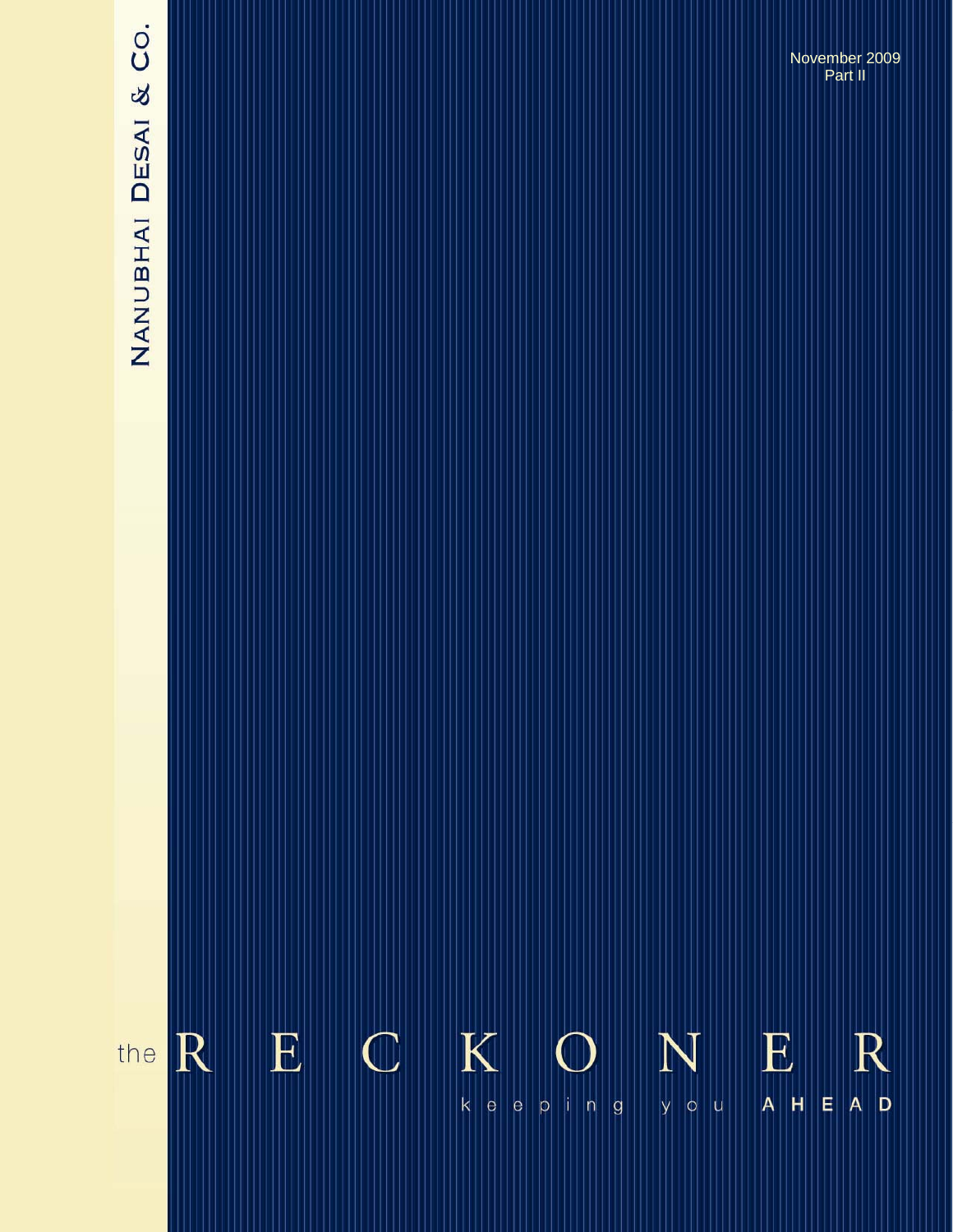# **Contents**

# DISCLAIMER AND STATUTORY NOTICE.........14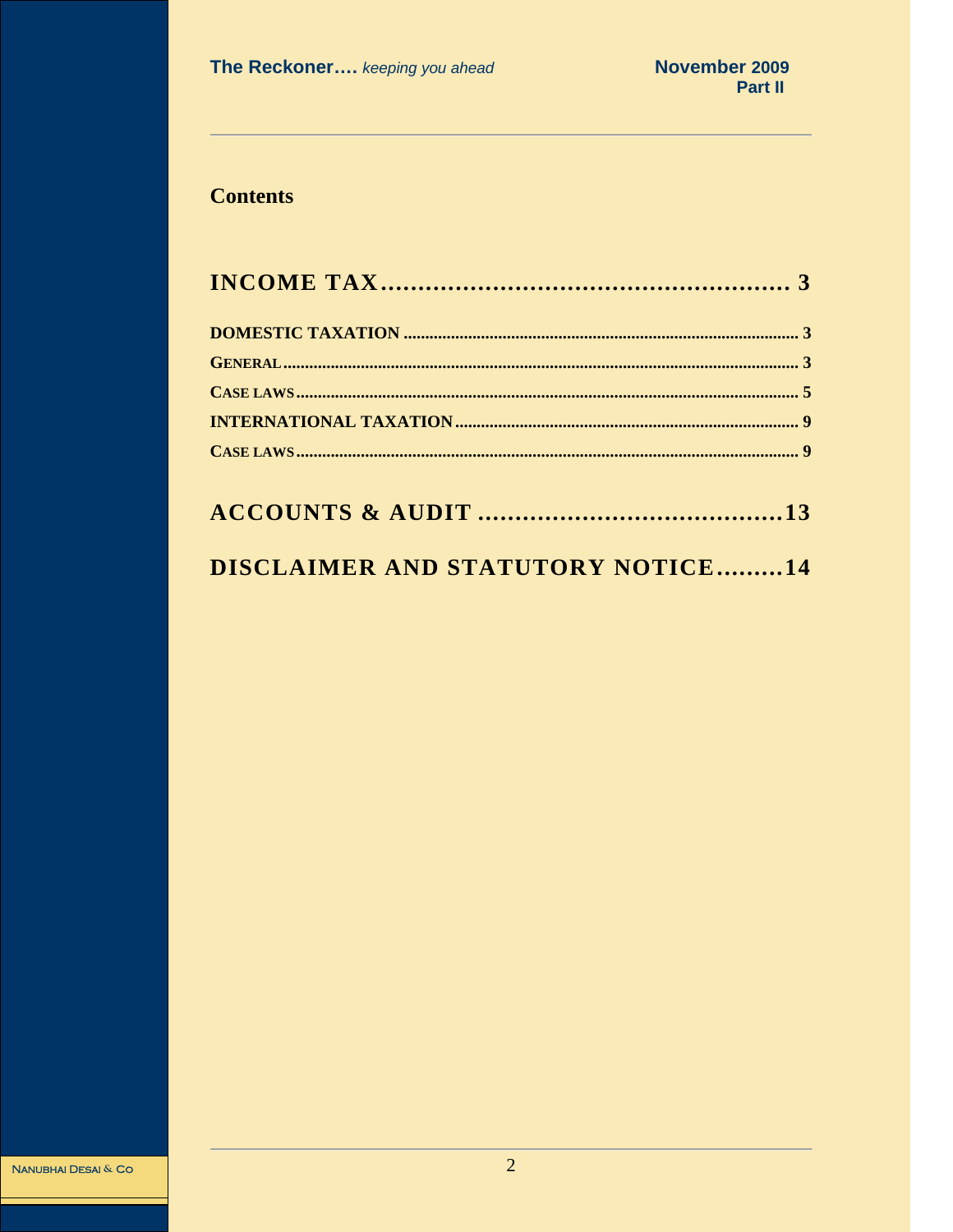# <span id="page-2-0"></span>**INCOME TAX**

#### **DOMESTIC TAXATION**

**GENERAL**

# **Applicability of provisions under Section 194J of Income Tax Act 1961 in the case of transactions by the Third Party Administrators (TPAs) with Hospitals, etc.**

The Central Board of Direct Taxes ('CBDT') has issued circular no. 8 dated 24<sup>th</sup> November 2009 on Applicability of provisions under section 194J of Income Tax Act 1961 in the case of transactions by the Third Party Administrators (TPAs) with Hospitals, etc.

As per Explanation (a) to 194J "professional services" means, services rendered by a person in the course of carrying on legal, medical, engineering or architectural profession, etc.

The CBDT has issued the circular in the context of the following background:

- The services rendered by hospitals to various patients are primarily medical services and, therefore, provisions of 194J are applicable on payments made by TPAs to hospitals, etc.
- Further for invoking provisions of section 194J, there is no stipulation that the professional services have to be necessarily rendered to the person who makes payment to hospital. Therefore, TPAs who are making payment on behalf of insurance companies to hospitals for settlement of medical/insurance claims etc. under various schemes, including cashless schemes, are liable to deduct tax at source under section 194J on all such payments to hospitals, etc.
- In view of this, all such past transactions between TPAs and hospitals fall within provisions of section 194J and consequence of failure to deduct tax or after deducting tax, failure to pay on all such transactions, would make the deductor (TPAs) deemed to be an assessee in default in respect of such tax and also liable for charging of interest under section 201 (1A) and penalty under section 271C.
- A number of representations have been received by the CBDT on applicability of provisions under section 194 J of the Act on payments made by TPAs to hospitals on behalf of insurance companies for settling medical/insurance claims, etc. with the hospitals.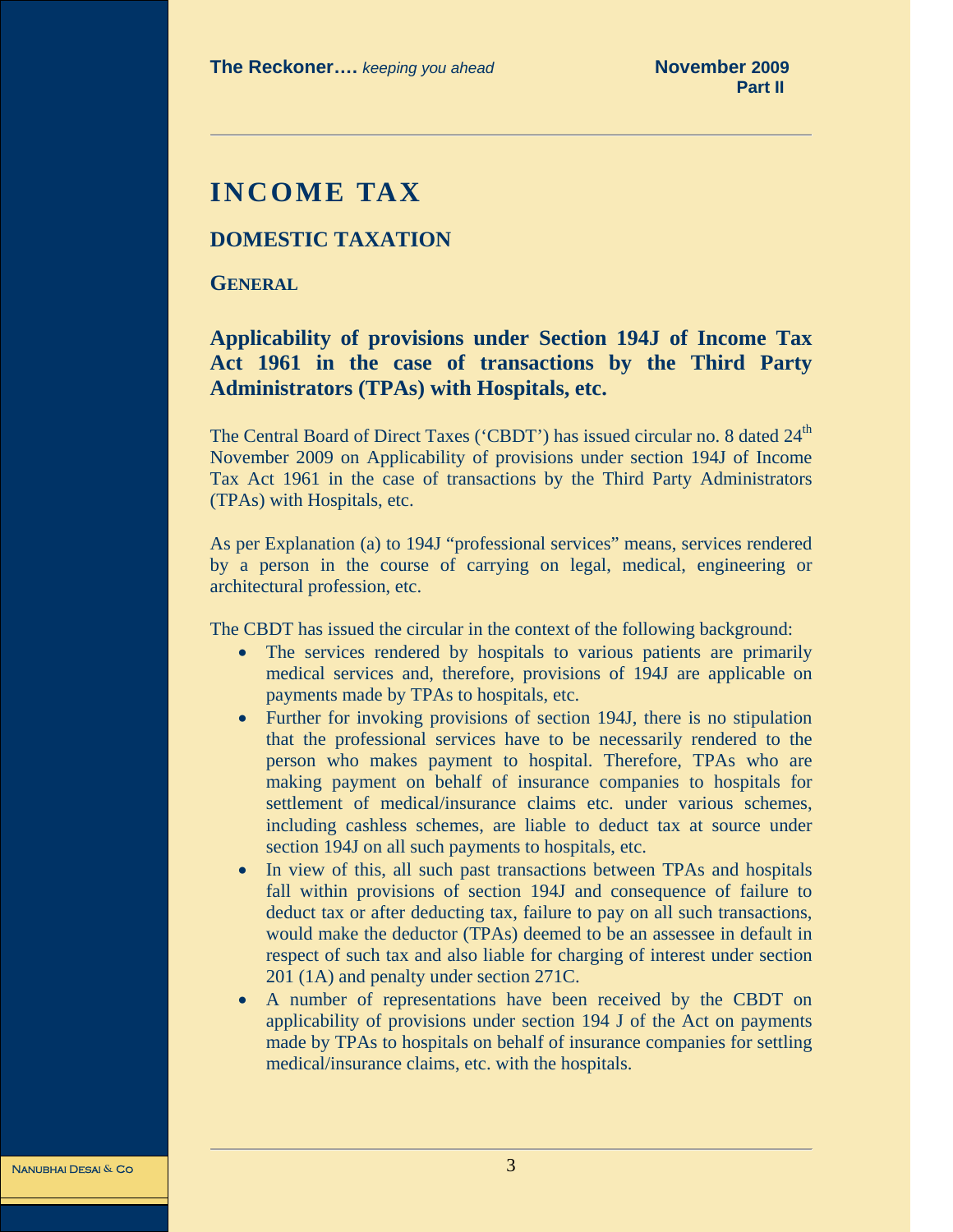The CBDT has examined the number of representations made by TPAs, insurance companies and Hospitals. On its findings, the CBDT has issued the circular clarifying that

- no proceedings u/s 201 may be initiated after the expiry of six years from the end of financial year in which such payment have been made without deducting tax at source etc. by the TPAs.
- tax demand arising out of section 201 (1) in situations arising above, may not be enforced if the deductor (TPA) satisfies the officer in charge of TDS that the relevant taxes have been paid by the deductee assessee (hospitals etc.). A certificate from the auditor of the deductee assessee stating that the tax and interest due from deductee assessee has been paid for the assessment year concerned would be sufficient compliance for the above purpose. However, this will not alter the liability to charge interest under section 201 (1A) of the Income Tax Act, till payment of taxes by the deductee assessee or liability for penalty under section 271C of the Income Tax Act, as the case may be.

# **Dispute Resolution Panel Rules notified by Central Board of Direct Taxes**

Recently, the CBDT has notified the rules to regulate the procedure of the Dispute Resolution Panel (DRP). This is a very important step in understanding how the DRP would function. One hopes that the constitution of the DRP too would be notified very soon. This will go a long way in guiding tax payers on the way forward in respect of draft orders already received in those cases where the Transfer Pricing Officers have passed orders.

The CBDT will constitute Dispute Resolution Panel (DRP) at the following places:

- 1. Delhi
- 2. Mumbai
- 3. Kolkata
- 4. Ahmedabad
- 5. Chennai
- 6. Hyderabad
- 7. Bangalore and
- 8. Pune

The CBDT has notified various key rules to regulate the procedure of the Dispute Resolution Panel. The CBDT has notified rules for Procedure for filing objections, Notice for hearing, call for records, Hearing of objections, No abatement of proceedings, Power to call for or permit additional evidence, Issue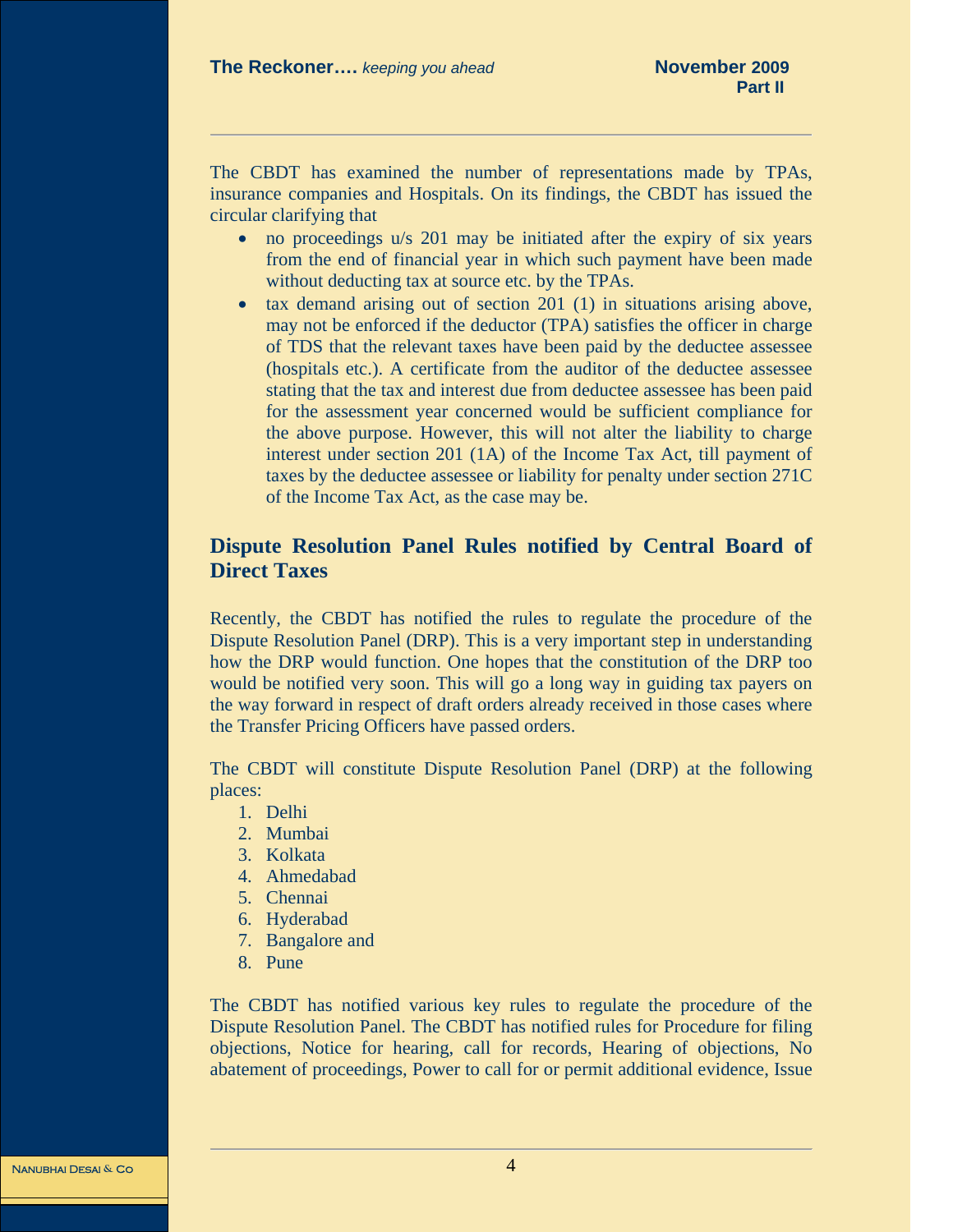<span id="page-4-0"></span>of directions, Directions to be communicated to parties, Passing of Assessment Order, Rectification of mistake or error and Appeal against Assessment Order.

#### **CASE LAWS**

#### 1. **CIT vs. Vandana Verma (Allahabad High Court)**

### **If the search warrant is in joint names, an assessment in individual capacity is void**

A search warrant under Section 132(1)(C) of the Income Tax Act, 1961 was issued duly signed by the competent authority in the joint name of Mr. Mudit Verma and Mrs. Vandana Verma to enter and search the residence. Separate warrants under Section 132(1)(C) of the Act were also issued in the name of different persons covering different premises.

During the search operation, the department has also carried out seizure operation, seizing books of accounts, documents, papers and diaries including loose papers and other material of all the entities. Subsequently, proceedings were initiated under Chapter XIV-B of the Act, which prescribes special procedure for assessment of search cases. As the instant case is of search, a notice under Section 158BC of the Act in the name of Mrs. Vandana Verma was issued for computation of undisclosed income of the block period 1.4.1995 to 17.10.2001 to which the assessee tendered her reply but the reply so tendered by the assessee did not find favour with the Assessing Authority, resulting in the computation of total income including undisclosed income at Rs.17,312,432/-.

In appeal before the CIT (A) against such assessment, the assessee raised a preliminary objection that the search warrant having been issued in the joint names of the assessee and her spouse, the assessment on the assessee in the individual capacity was invalid. The legal ground raised by the assessee did not find favour with the CIT(A) and the additions made on the basis of the documents seized from third party were not deleted by the CIT (A). However, CIT (A) deleted certain additions made for ineligible expenditure and allowed the appeal partly.

#### **Decision of the Tribunal**

Being aggrieved thereof, assessee preferred second appeal before the Tribunal, where for the first time, a preliminary objection with regard to the framing of assessment in individual capacity has been raised by the assessee as the search warrant was in joint name and this fact was not disputed by the Revenue. The said objection was upheld by the Tribunal and accordingly, appeal of the assessee was allowed on the preliminary point itself.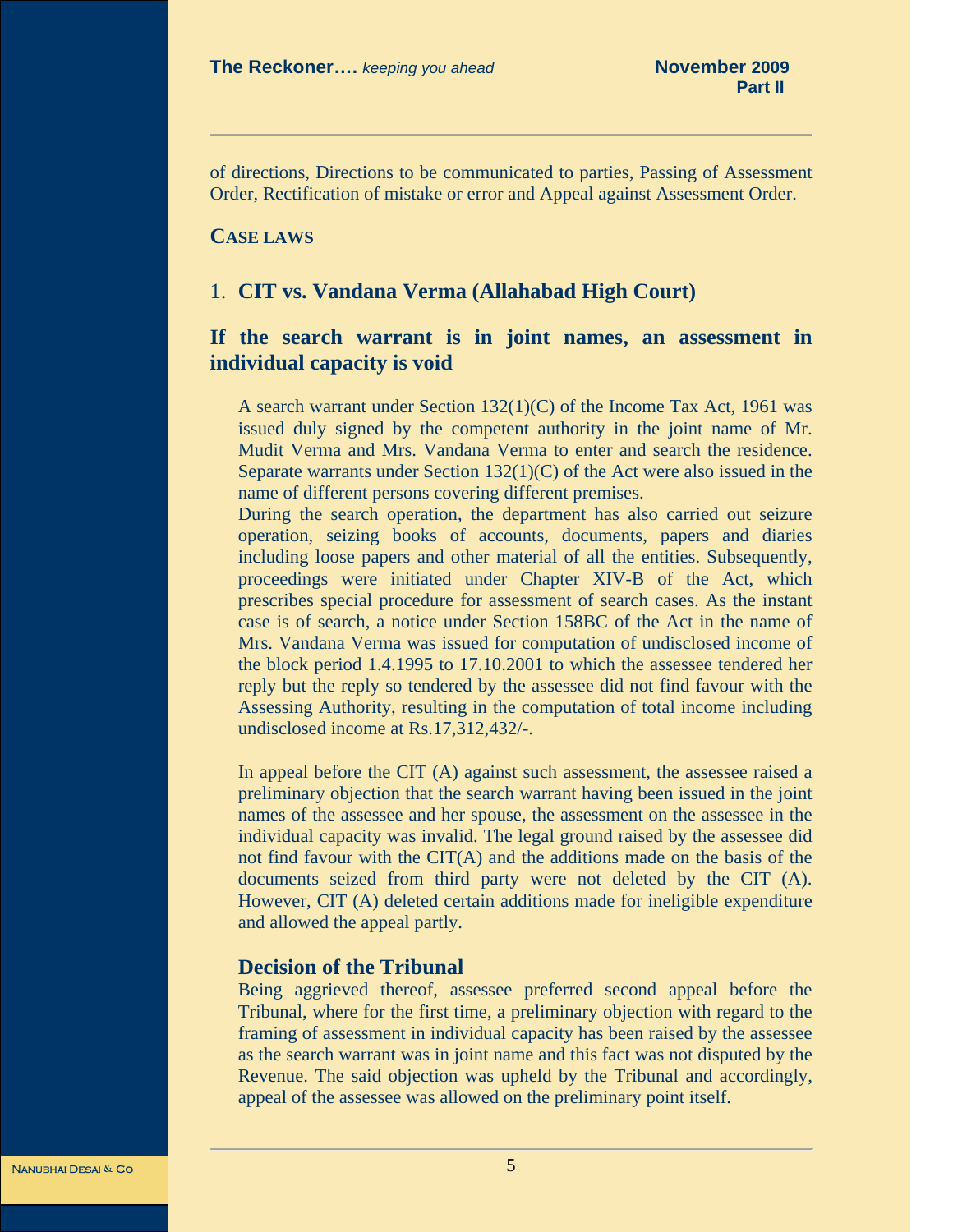#### **Decision of the Allahabad High Court**

The Allahabad High Court held that the warrant of authorization must be issued individually by the Director/Commissioner at the time of issuing the same. If the same is not issued individually, then assessment cannot be made in an individual capacity as done by the Assessing Officer in the instant case. The warrant was issued jointly, as stated hereinabove, so the assessment will have to be made collectively in the name of both the persons in the status of AOP/BOI. Thus, the Tribunal has rightly held that assessment could not be framed in an individual capacity but it should be framed either as association of persons or as body of individual. However, High Court said that it will be open to the assessing authority to proceed and pass fresh assessment order in accordance with law, if so desire.

#### **2. Liberty India vs. CIT (Supreme Court)**

# **DEPB and Duty Drawback are not eligible for deduction u/s 80 IB**

The assessee, a partnership firm, owns a small scale industrial undertaking engaged in manufacturing of fabrics out of yarns and also various textile items such as cushion covers, pillow covers etc. out of fabrics/yarn purchased from the market. The assessee claimed deduction under Section 80-IB as profit of the industrial undertaking on account of DEPB and Duty Drawback credited to the Profit & Loss account. The Assessing Officer denied deduction under Section 80-IB on the ground that the said two benefits constituted export incentives, and that it did not represent profits derived from industrial undertaking.

Aggrieved by the decision of assessing officer, the assessee carried the matter in appeal to CIT(A). CIT (A) concluded that duty drawback received by the assessee was inextricably linked to the production cost of the goods manufactured by the assessee; that, duty drawback was a trading receipt of the industrial undertaking having direct nexus with the activity of the industrial undertaking and consequently, the assessing officer was not justified in denying deduction under Section 80 IB. According to CIT(A), credit under DEPB could be utilized by the exporter himself or it could be transferred to any other party; that such transfer could be made at higher or lower value than mentioned in the Passbook and, therefore, DEPB cannot be equated with the duty drawback, hence, the appellant who had received money on sale of DEPB license, could not claim deduction under Section 80 IB.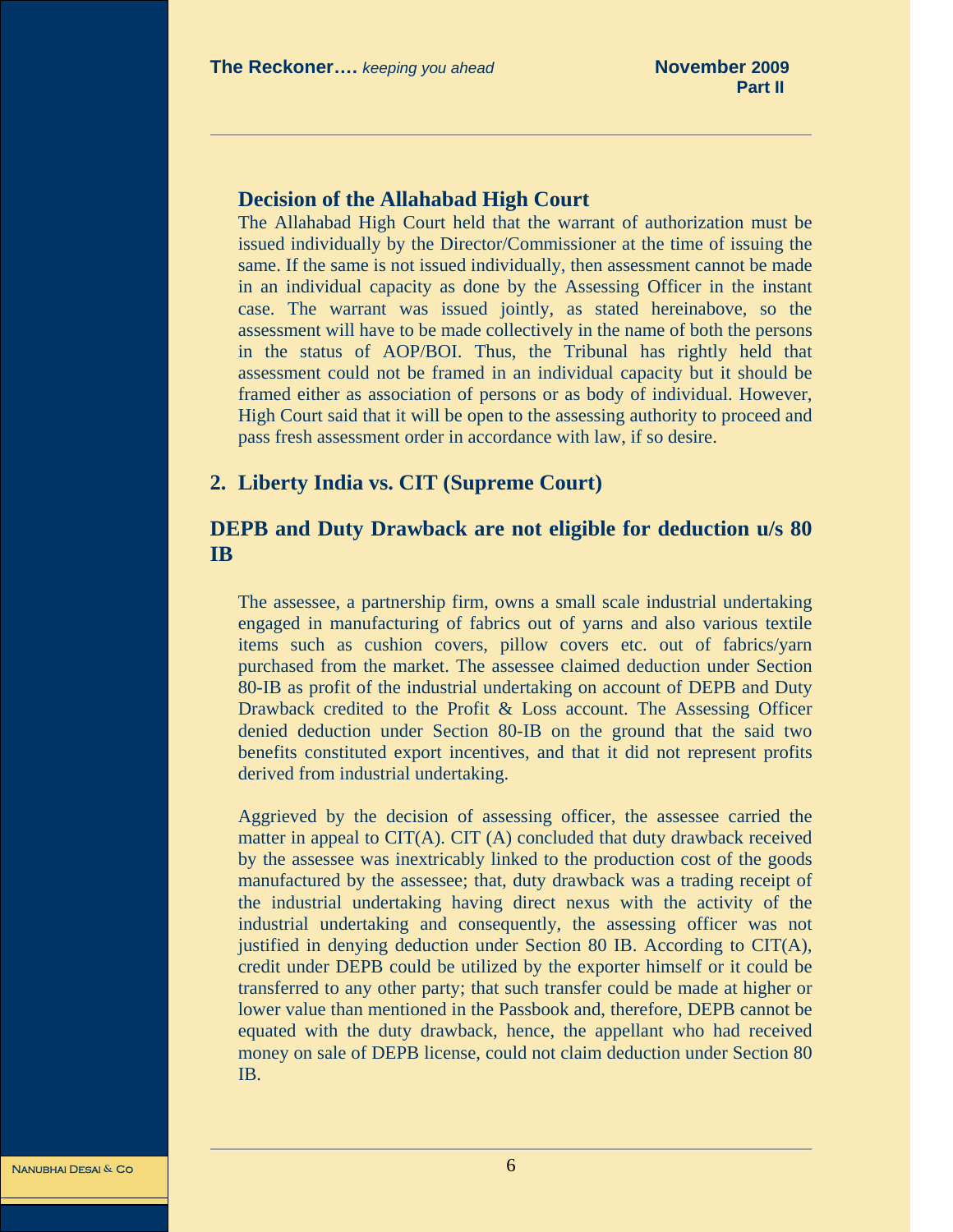Against the decision of CIT(A) allowing deduction on duty drawback, the revenue went in appeal to the Tribunal. The Tribunal held that the amount received by the assessee on account of duty drawback was not an income derived from the business of the industrial undertaking so as to entitle the assessee to deduction under Section 80-IB.

Aggrieved by the decision of the Tribunal, the assessee prayed to the High Court. The High Court held that the assessee had failed to prove the nexus between the receipt by way of duty drawback/DEPB benefit and the industrial undertaking, hence, the assessee was not entitled to deduction under Section 80-IB(3).

#### **Decision of Supreme Court**

The assessee preferred an appeal against the order of the High Court. The Supreme Court has rejected the plea of the assessee and held that:

- The Act broadly provides for two types of tax incentives, namely, investment linked incentives and profit linked incentives. Chapter VI-A essentially belongs to the category of "profit linked incentives"
- When Section 80-IA or Section 80-IB refer to profits derived from eligible business, it is not the ownership of that business which attracts the incentives but the generation of profits (operational profits). It is for this reason that Parliament has confined deduction to profits derived from eligible businesses.
- Each of the eligible business in sub-sections (3) to (11A) constitutes a stand-alone item in the matter of computation of profits.
- Section 80-IB allows deduction of profits and gains derived from the eligible business. The words "derived from" are narrower in connotation as compared to the words "attributable to". By using the expression "derived from", Parliament intended to cover sources not beyond the first degree.
- Though the object behind DEPB etc is to neutralize the incidence of customs duty payment on the import content of export product DEPB credit / duty drawback receipt do not come within the first degree source as the said incentives flow from Incentive Schemes enacted by the Government or from Section 75 of the Customs Act. Such incentives profits are not profits derived from the eligible business u/s 80-IB. They are 'ancillary profits' of such undertakings.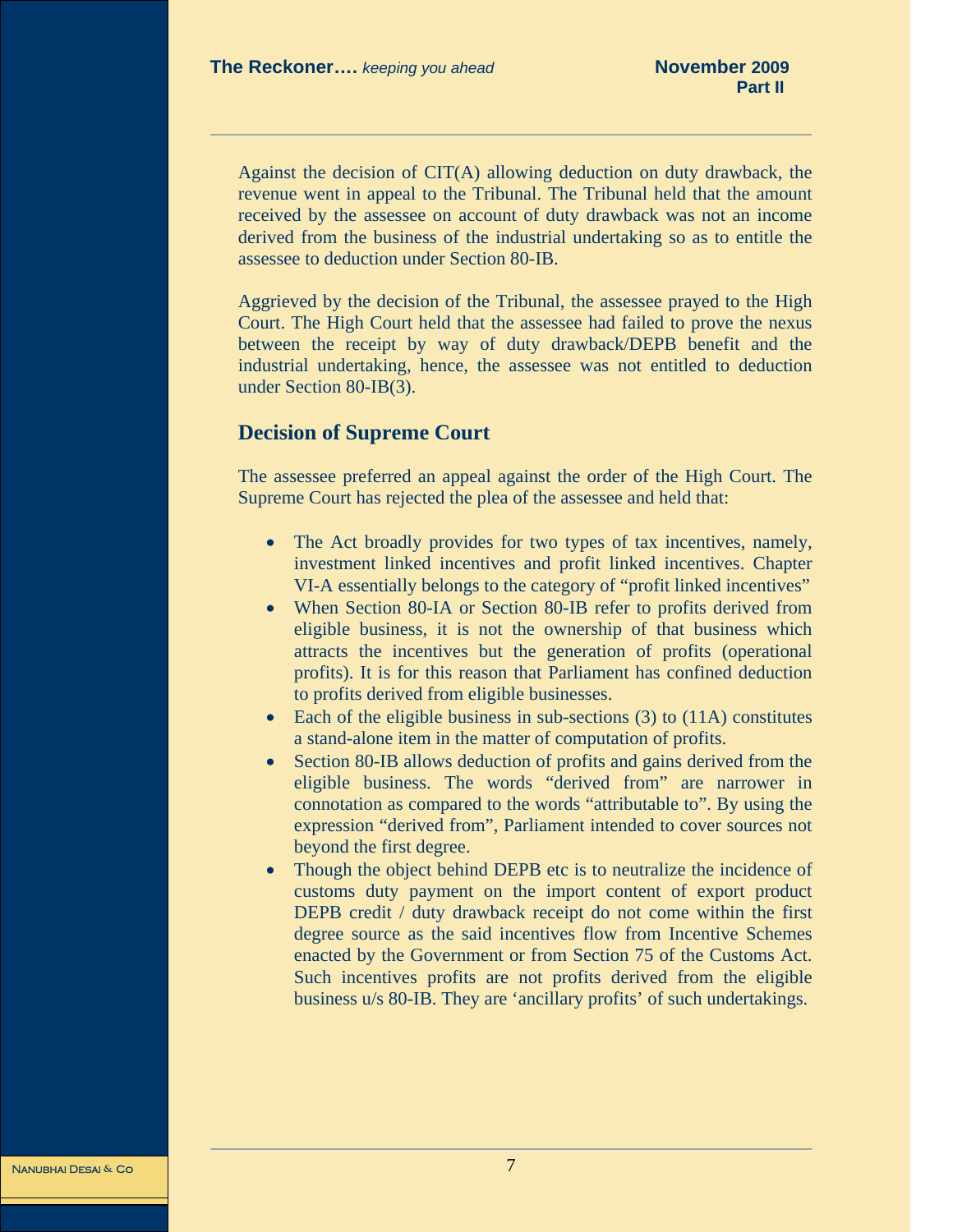# **3. CIT vs. Bonanza Portfolio (Delhi High Court)**

### **Share broker is eligible to claim "bad debts" u/s 36 (1) (vii) / 36 (2)**

The assessee, being a share broker, purchased shares on behalf of its client and paid the consideration for them. The brokerage on the said transaction was offered as income and accordingly was offered to tax. The client did not pay for the shares and hence, the assessee wrote off the amount due and claimed the same as a bad debt u/s 36 (1) (vii). The Assessing Officer rejected the claim on the ground that as the said "debt" had not "been taken into account in computing the income". Therefore, the conditions of section 36 (2) (i) were not satisfied. The CIT (A) has confirmed the order of assessing officer. On appeal, the Tribunal upheld the claim on the ground that Section 36 (2) (i) required "such debt or part thereof" to be taken into account in computing the income and as the brokerage had been taken into account in computing the income and had been offered to tax, Section 36 (2) (i) was satisfied.

#### **Decision of Delhi High Court**

Aggrieved by the order of Tribunal, the Revenue preferred an appeal before the High Court. Delhi High Court has dismissed the appeal of the Revenue and held that the assessee being a broker, the fact that it paid for the shares did not make it an "investment" for the assessee. The transaction was one of brokerage on purchase / sale on behalf of the client. The money receivable from the client for the said shares was a "debt" and since it became bad, it was rightly treated as a "bad debt". Thus, the High court concluded that since the brokerage payable by the client was a part of the debt and that debt had been taken into account in computing the income, the conditions of Section 36 (2) (i) read with s. 36 (1) (viii) were satisfied and the entire bad debt was allowable as a deduction.

# **4. CIT vs. Hero Cycles (P & H High Court)**

# **Even under Rule 8D of S. 14A, disallowance can be made only if there is actual nexus between tax-free income and expenditure**

The assessee, being in the business of manufacturing of cycles and parts of two-wheelers in multiple units, has earned dividend income, which is exempted under Section 10 (34) and (35). The Assessing Officer made an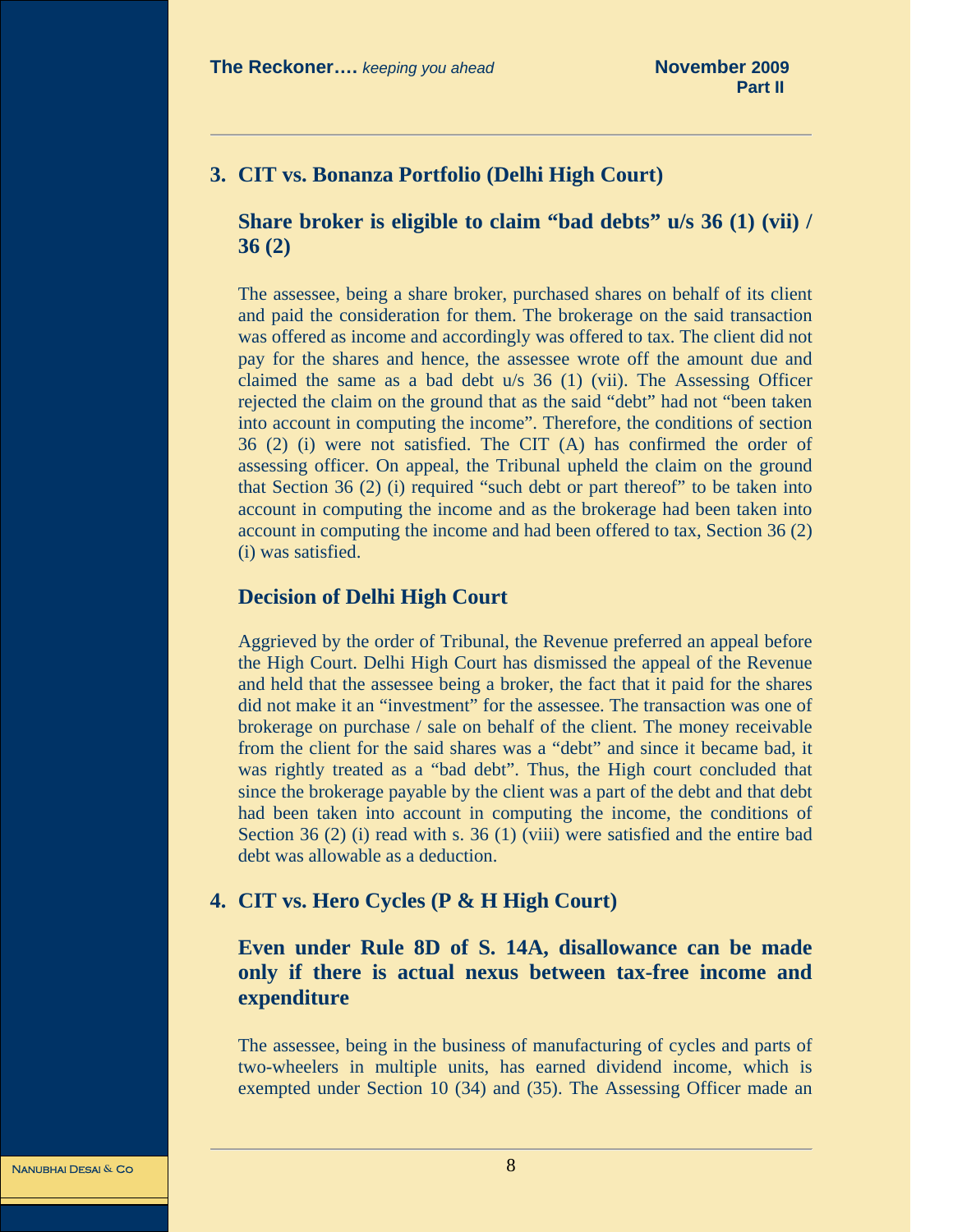<span id="page-8-0"></span>inquiry whether any expenditure was incurred for earning this income and as a result of the said inquiry, addition was made by way of disallowance under Section 14A (3), which was partly upheld by the CIT (A).

#### **Decision of the Tribunal**

The tribunal held that there was no nexus with the expenditure incurred and the income generated. The tribunal has noted that the entire investments have been made out of the dividend proceeds, sale proceeds, debenture redemption etc. The revenue authority contended that since there is an interest expenditure incurred, it should be presumed that the interest expenditure relates to the funds invested in tax - free investments. The tribunal held that on mere presumption of the assessing officer, disallowance under section 14A is not sustainable.

#### **Decision of Punjab & Haryana High Court**

Revenue authority, being aggrieved by the Tribunal's order, had appealed to the Punjab & Haryana High Court. The Court has confirmed the decision of the Tribunal and accordingly held that even if the assessee has made investments in shares out of its own funds, the said own funds were merged with the borrowed funds in a common kitty and, therefore, disallowance  $u/s$ 14A can be made is also not justified. It is also held that since the investment in the shares made by the assessee is out of the non-interest bearing funds, disallowance u/s 14A is not sustainable. As per the provisions of the Act, disallowance u/s 14A requires a finding of incurring of expenditure.

# **INTERNATIONAL TAXATION**

#### **CASE LAWS**

1. **New Skies Satellites vs. ADIT (ITAT Delhi Special Bench)**

# **Fee for use of satellite is "royalty" under Income Tax Act & DTAA**

The assessee, a foreign company, is engaged in operating geostationary telecommunication satellites with transponder capacity, which is provided to telecasting companies in India for a fee. The assessee is a company incorporated under the laws of Netherlands and the said company is a tax resident of the Netherlands. It provides transponder's capacity (segment capacity) from the satellite operated by it in the orbit, to enable its customers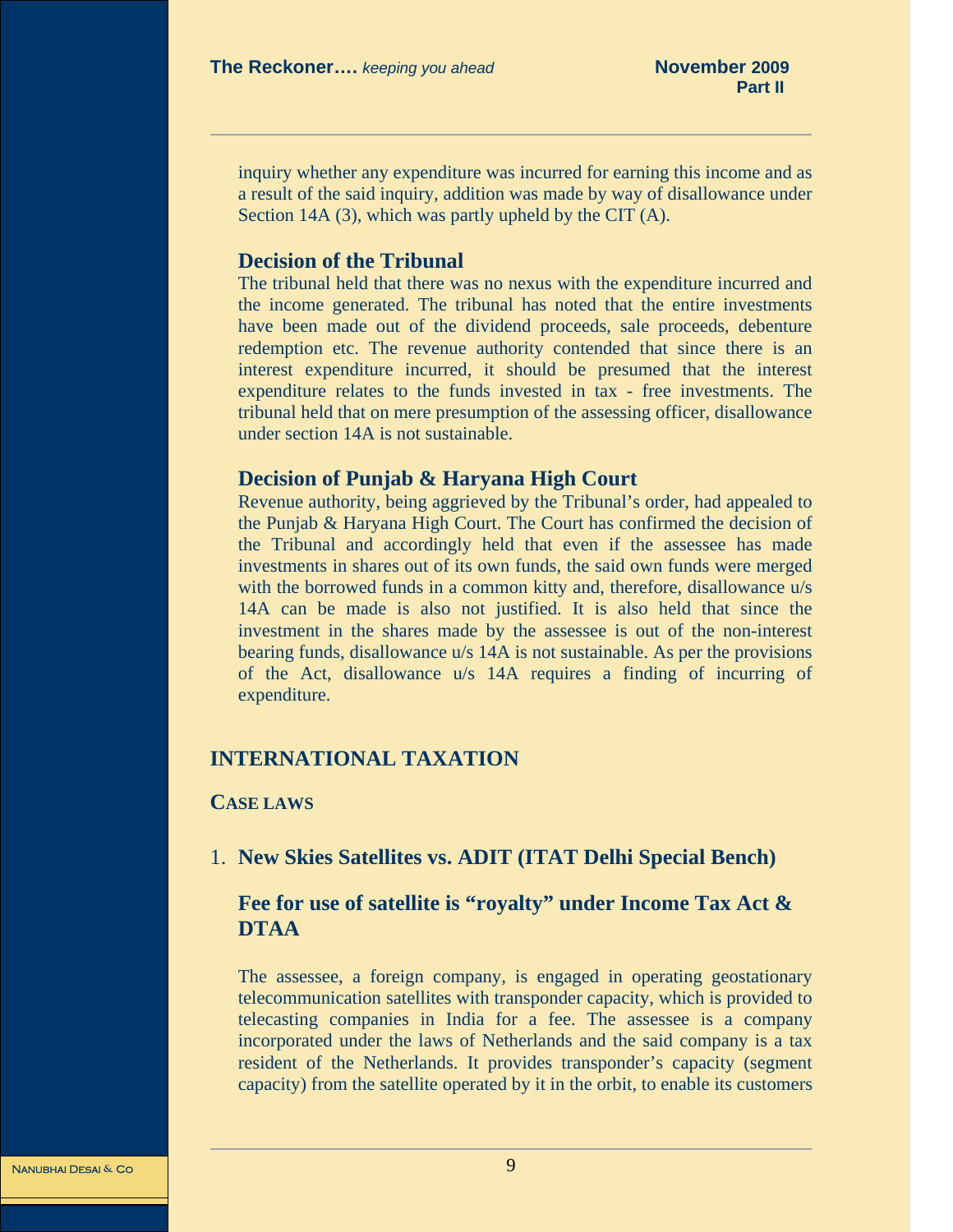for transmission of voice/data and programmes to the customers around the world under various contracts. According to this company, all the equipments i.e., satellites as well as the operating facilities (to control, monitor and operate the satellites) are owned and maintained and controlled by it from outside India.

Through transponders installed at satellite, the assessee in the present case is providing transponders capacity of data transmission to their customers, which are telecasting companies/telecom operators. In turn, the telecasting companies/telecom operators provide broadcasting/telecommunication services to their customers. The telecasting companies/telecom operators while relaying the programmes whether live or recorded to their customers uses their earth stations to uplink the data to satellite which is also received by their earth stations in the down linking process from where these telecasting companies/telecom operators provide the telecasting facilities to their customers. These telecasting companies/telecom operators have entered into an agreement with the assessee for obtaining transponder's capacity to enable themselves to up-link and downlink the programmes to be telecasted. For obtaining such transponder's capacity an agreed amount is to be paid periodically as stated in the respective agreements.

The issue arises in the present appeals is regarding taxability or otherwise of such consideration received by the satellite companies from telecasting companies/telecom operators. These receipts have been taxed by the revenue as "royalty" either under the provisions of Income-tax Act, 1961 (Act) or under the provisions of respective Double Taxation Avoidance Agreement (DTAA).

The Assessing Officer has taxed such receipts in India by taking a view that the receipts of the assessee are in the nature of royalty  $u/s$  9(1)(vi) of the Income-tax Act as well as under Article 12.4 of DTAA with Netherlands for the reason that there is a "process" involved in the satellite which has been used by the customers of the assessee." The Ld. CIT (A), by way of consolidated order in respect of three years, has upheld the contention of the Assessing Officer and dismissed the appeal filed. It is the case of the assessee that these receipts cannot be assessed either under Income-tax Act or under Article 12.4 of DTAA as the consideration received by it is not in the nature of 'royalty'.

#### **Decision of the ITAT Delhi Special Bench**

The question arose whether the said fee was "consideration for … the use of any … secret formula or process …" so as to constitute "royalty" under Explanation 2 to Section 9  $(1)(vi)$  and corresponding definition under the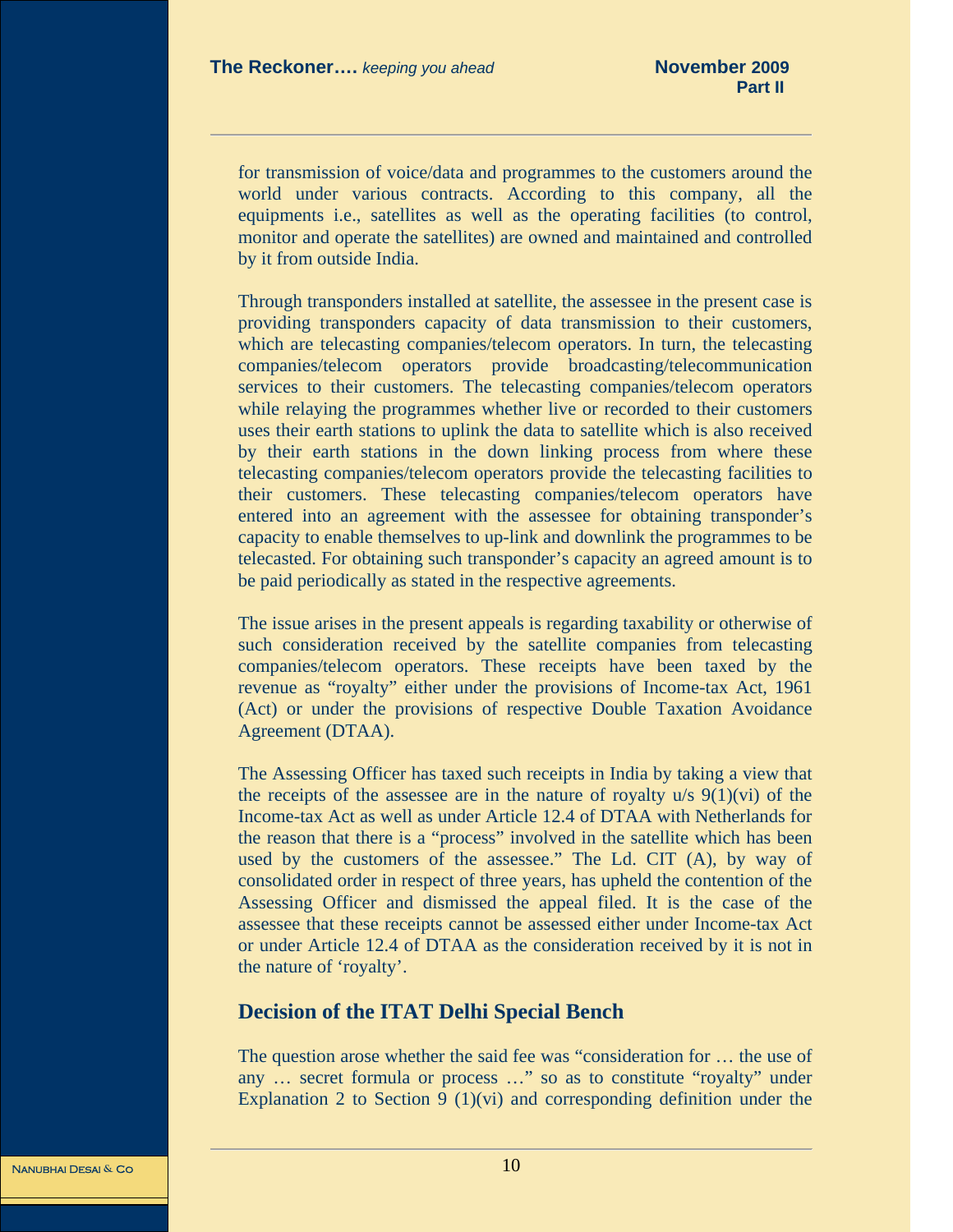DTAA. In Asia Satellite (85 ITD 478), the Tribunal held that the receipts were taxable as 'royalty' having been paid in respect of a "process". However, in the case of PanAmSat (9 SOT 100), it was held that as the term "royalty" in Article 12 of the India-USA DTAA there was a 'comma' after the words "secret formula or process", it was only a 'secret process' which would qualify as royalty and not what was provided by the assessee.

To resolve the conflict, the issue was referred to the Special Bench. The Delhi Special bench has reversed the decision in the case of PanAmSat and held that

- the provision of the transponder through which the telecasting companies are able to uplink the desired images/data and downlink the same in the desired area is a "process". To constitute "royalty", it is not necessary that the process should be a "secret process".
- The fact there is a 'comma' after the words "secret formula or process" in the DTAA does not mean that a different interpretation has to be given to the DTAA as compared to the Act. The argument that there is no "use" of the satellite by the payer as it has no control or possession of the satellite is not acceptable. To constitute "royalty", it is not necessary that the instruments through which the "process" is carried on should be in the control or possession of the payer.
- The context and factual situation has to be kept in mind to determine that whether the process was "used" by the payer. In the case of satellites physical control and possession of the process can neither be with the satellite companies nor with the telecasting companies.
- The fact that the telecasting companies are enabled to telecast their programmes by uplinking and downlinking the same with the help of that process shows that they have "use" of the same. Time of telecast and the nature of programme, all depends upon the telecasting companies and, thus, they are using that process.
- Thus it was held by the Special Bench that the consideration paid by telecasting companies to satellite companies is for the purpose of providing "use of the process" and consequently assessable as "royalty" under the Act and the DTAA.

# 2. **DCIT vs. Vertex Customer Services (ITAT Delhi)**

# **No penalty under Explanation 7 to Section 271 (1) (c) for bona fide transfer pricing adjustments**

The assessee company has entered into international transactions with its associated enterprises. The Transfer Pricing Officer (TPO) observed that the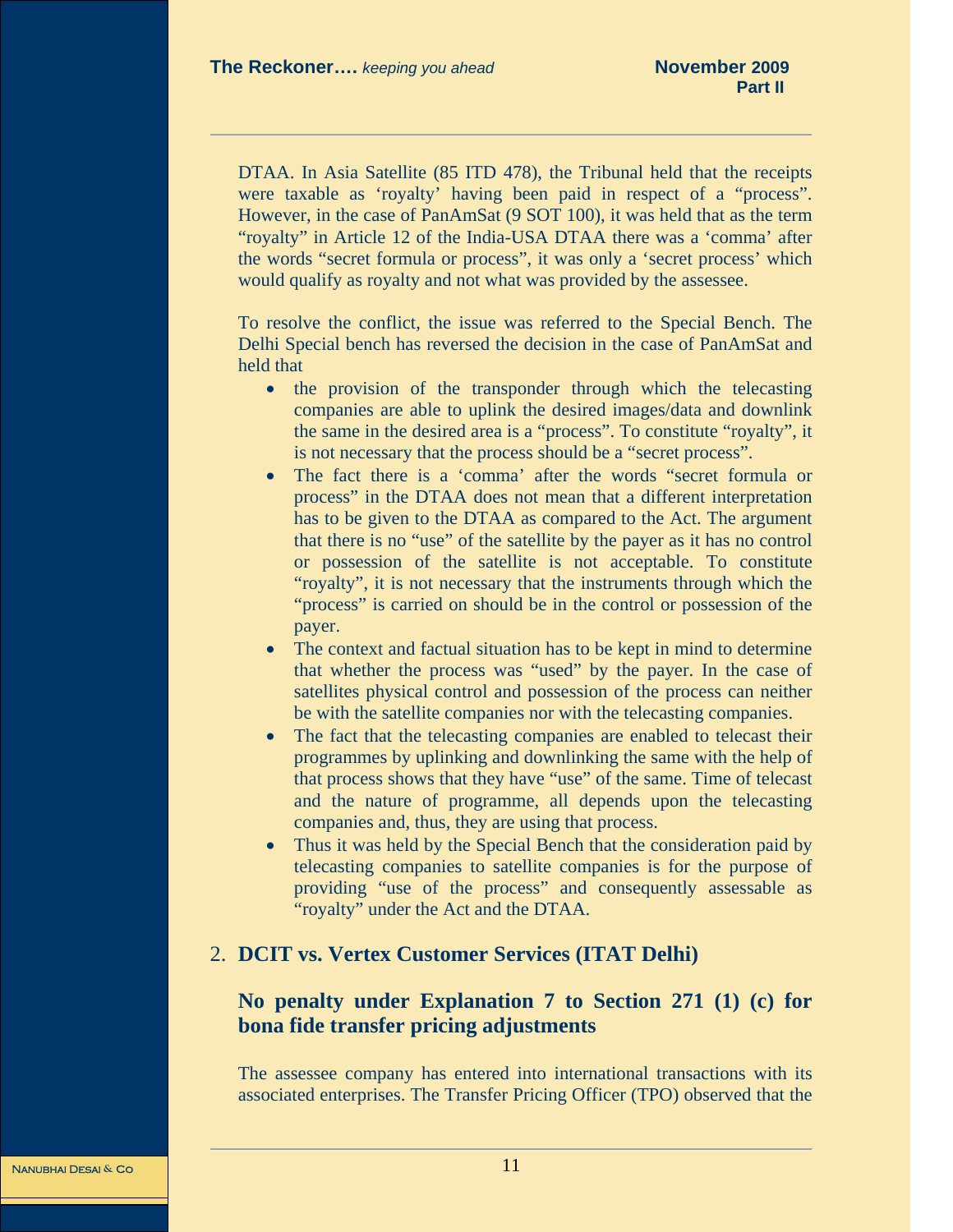assessee company was in the business of running a call centre. The assessee adopted the Transactional Net Margin Method ("TNNM") and showed an operating profit to operating cost at 10.12% on the basis of comparables. The assessee has showed a loss of Rs. 4.27 crs from the international transaction after making adjustment for

- (i) cost relating to first year operation,
- (ii) cost relating to excess capacity and
- (iii) provision for doubtful debts towards sums due from the parent company.

The adjustments were made on the ground that these were extraordinary costs and required to be excluded in computing the arms' length price under Rule 10B (e) (iii) which provides that the net profit margin arising in comparable uncontrolled transactions can be adjusted for differences between the international transaction and the comparable transaction or between the enterprises entering into such transactions which could materially affect the amount of net profit margin in the open market.

The TPO rejected the third adjustment on the ground that it being an ordinary item of expenditure did not qualify for adjustment. On merits, the assessee accepted the addition though it challenged the levy of penalty. The CIT (A) allowed the appeal on the ground that the treatment of the provision for doubtful debts as an extraordinary item and not as operational cost was justified.

#### **Decision of the ITAT Delhi**

Aggrieved by the order of CIT(A), the Revenue Authority has filed an appeal before the Tribunal. The Tribunal has dismissed the appeal of the revenue department. The Tribunal held that on facts there was a full disclosure of the relevant facts by the assessee. The conduct of the assessee was not mala fide or contumacious. The computation claiming exclusion of the provision for doubtful debts in arriving at comparable profit margins cannot be said to have been done not in good faith or without due diligence. The Tribunal held that the assessee can not be held liable for penalty u/s 271 (1) (c) of the Income tax Act since his conduct is not malafide or contumacious. The Tribunal did not find any infirmity or illegality in the order of CIT (A). Accordingly the Tribunal held that penalty under Explanation 7 to Section 271 (1) (c) could not be levied.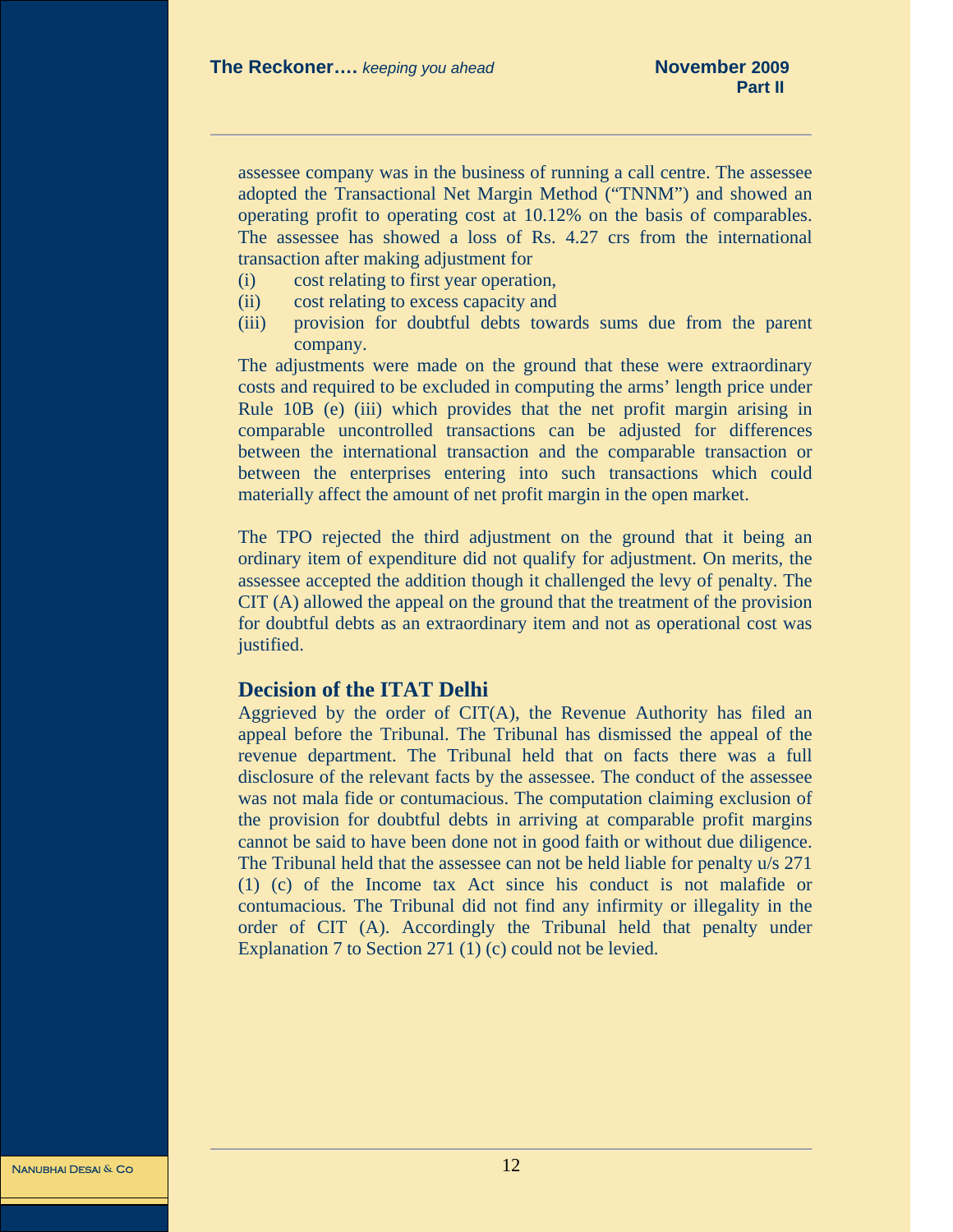# <span id="page-12-0"></span>**ACCOUNTS & AUDIT**

# **Institute of Chartered Accountants of India lists companies for IFRS convergence**

The Institute of Chartered Accountants of India (ICAI) has brought out a list of over 400 companies that should converge their accounting practices with International Financial Reporting Standards (IFRS) by April 2011. IFRS issued by International Accounting Standards Board — is acknowledged by 113 countries. This is ICAI's first list and more companies would be added on its next list. The first list comprises 439 companies. It includes BSE-Sensex companies, NSE-Nifty companies, companies that have raised debt of over \$50 million abroad, financial sector companies, publicly accountable companies (with total borrowings of over Rs 1,000 crore), Indian subsidiaries of foreign companies that have implemented IFRS at the parent company and companies outside these categories with capital of over \$50 million abroad. Significantly, ICAI is mulling including venture capital funds also in the IFRS convergence process.

IFRS convergence will entail a change in the accounting process. IFRS compliance is a huge opportunity for consultants, IT companies and tax experts. Companies will have to train their accounts and finance personnel on IFRS. After IFRS convergence, benchmarking Indian companies with their global peers will be more accurate. ICAI will hold talks on IFRS convergence with SEBI, IRDA, RBI and the Corporate Affairs Ministry on the changes in SEBI guidelines, IRDA rules and regulations, the Banking Regulation Act, Companies Act and National Advisory Committee on Accounting Standards notifications. ICAI will convene talks with companies in oil and gas, aviation, pharma and textiles to evaluate the sectoral impact. It will follow the IASB's programmes on converging IFRS with US Generally Accepted Accounting Principles (US GAAP). ICAI could also evolve separate and simpler IFRS norms for small and medium enterprises as such companies lack the resources to converge with IFRS